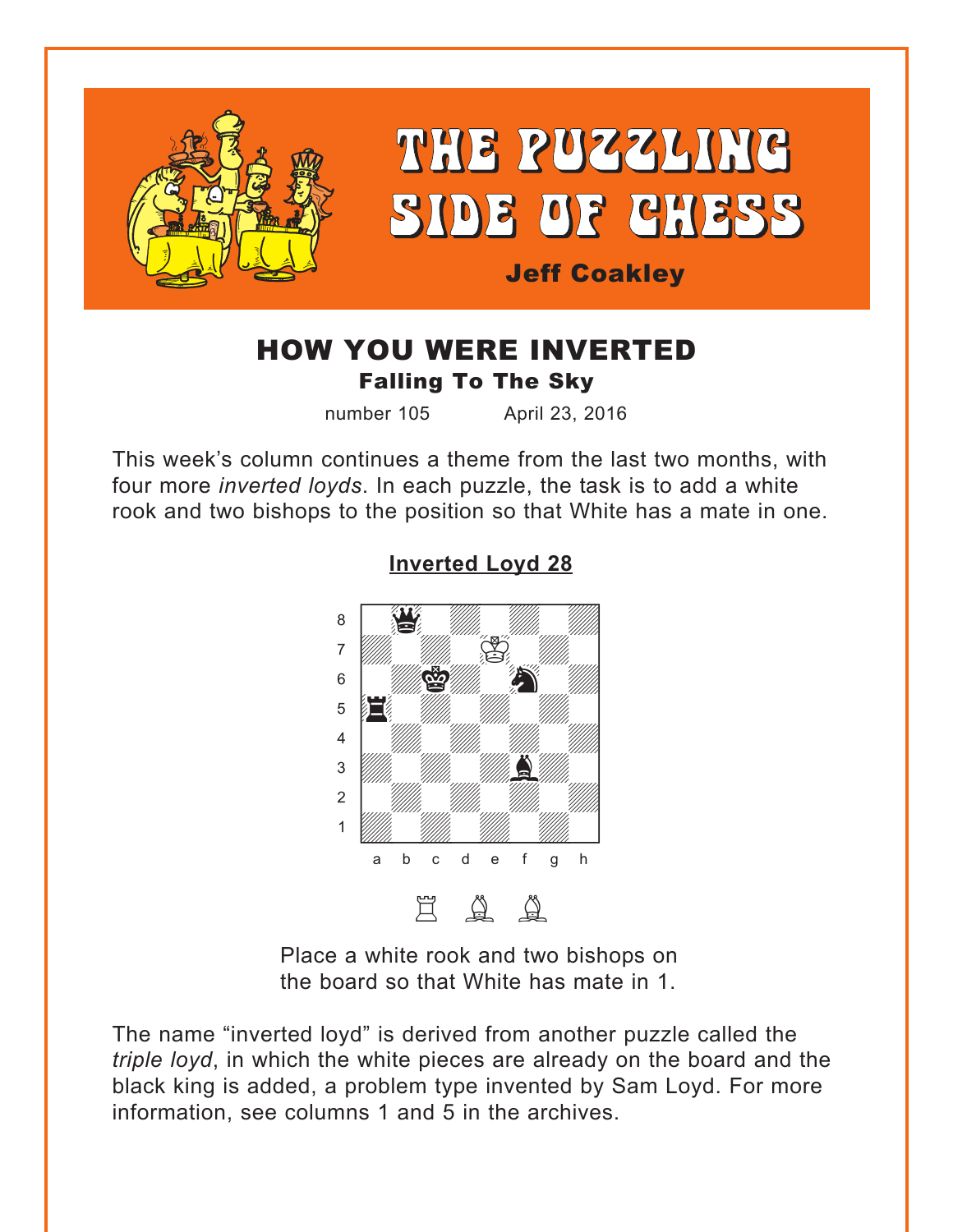<span id="page-1-0"></span>

According to the Loyder's Handbook, in the position after the pieces are added, the black king may not be in check.

**Inverted Loyd 29** 



Place a white rook and two bishops on the board so that White has mate in 1.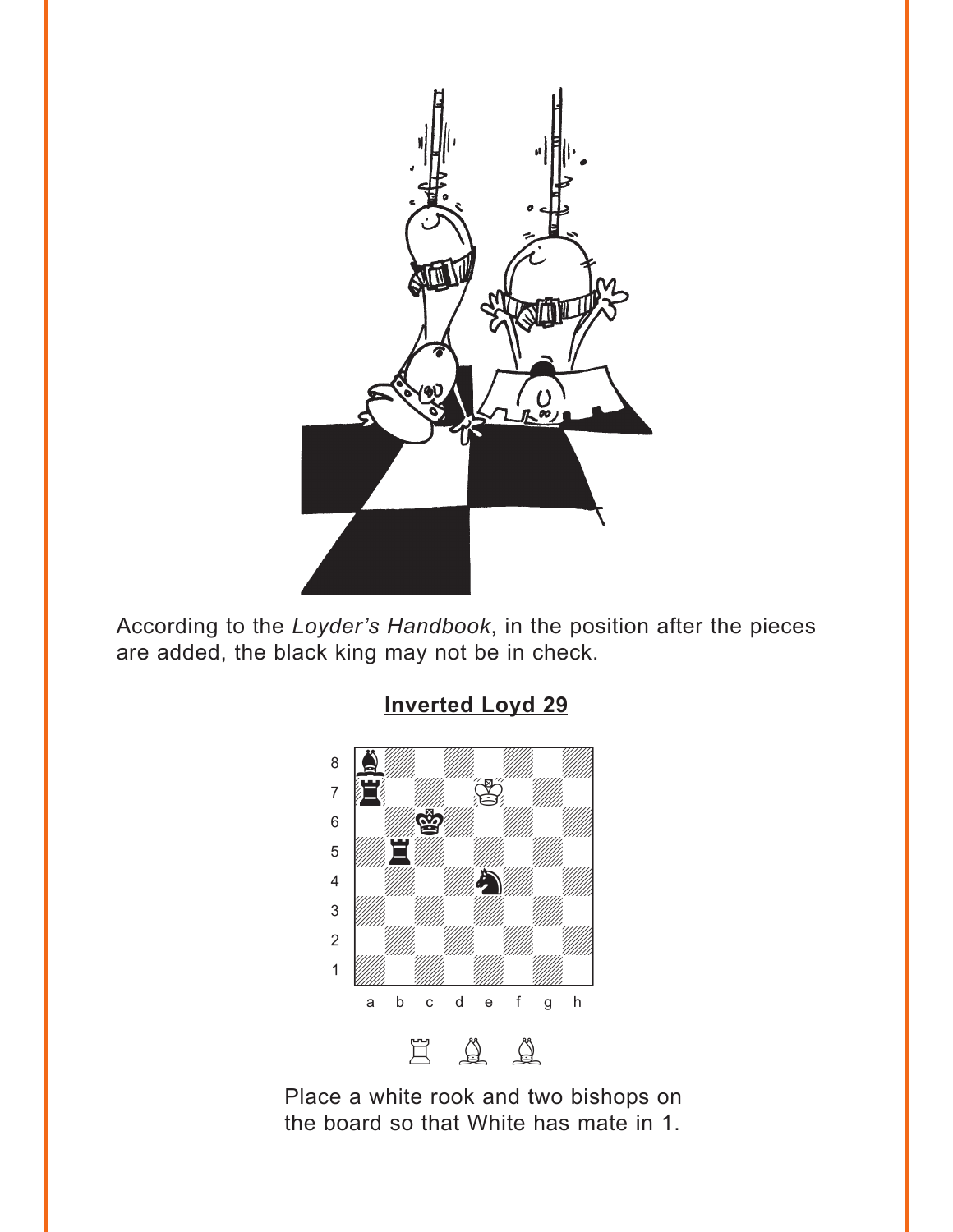<span id="page-2-0"></span>

**Inverted Loyd 30** 



Place a white rook and two bishops on the board so that White has mate in 1.

The problems in this column are not exactly twins, but they all have the white king on e7 and the black king on c6, just like those in columns 96 and 101. There's one more load planned for May.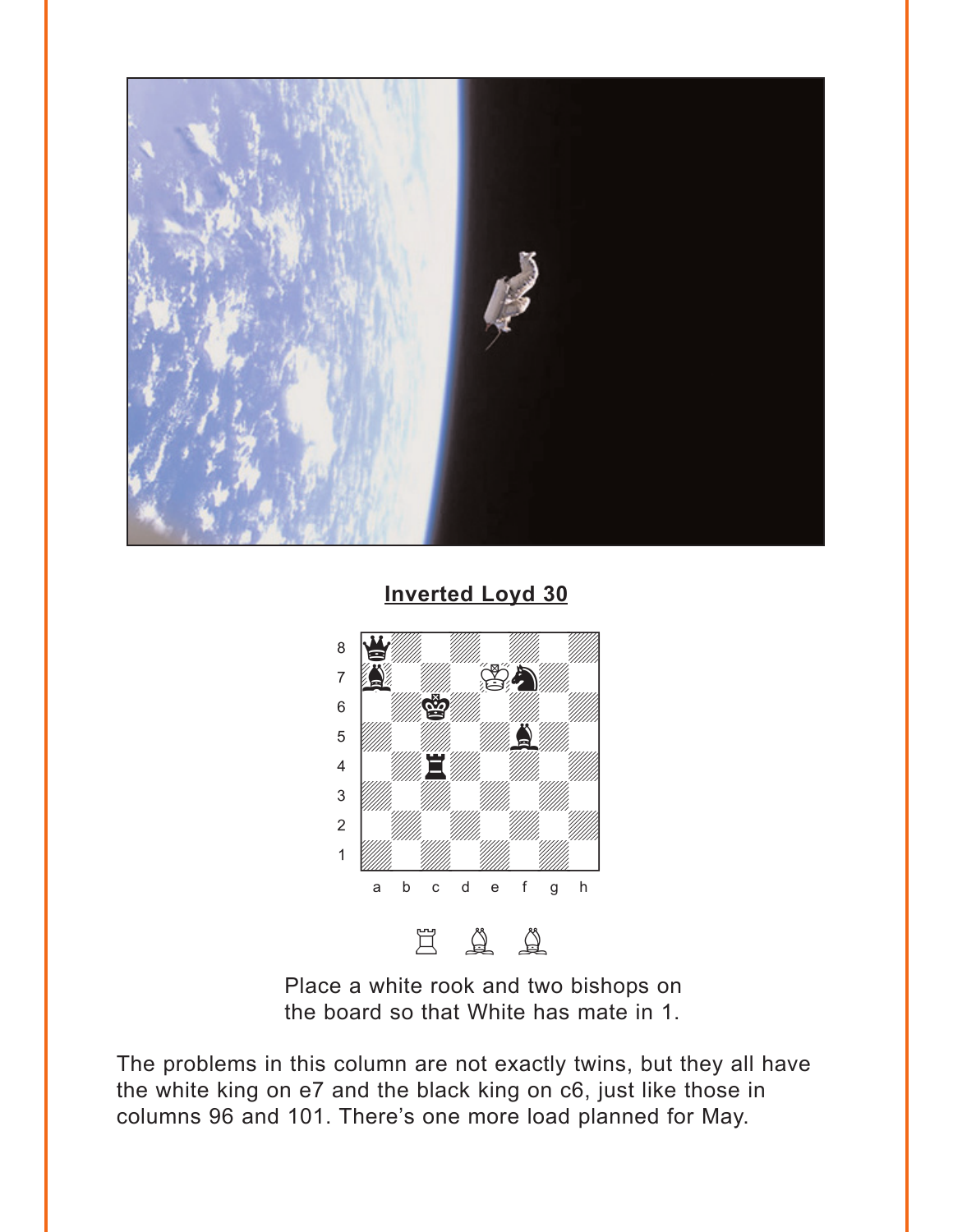<span id="page-3-0"></span>

Place a white rook and two bishops on the board so that White has mate in 1

*She played without knowing the rules. She kept falling upward and smashed herself against the sky.*



Artiste extraordinaire Olga Arefieva. Discover more about the Moscow rocker at her website. *www.ark.ru/ins/english*

(Two translated lines from the song *She Took A Step.*)

### **[Inverted Loyd 31](#page-6-0)**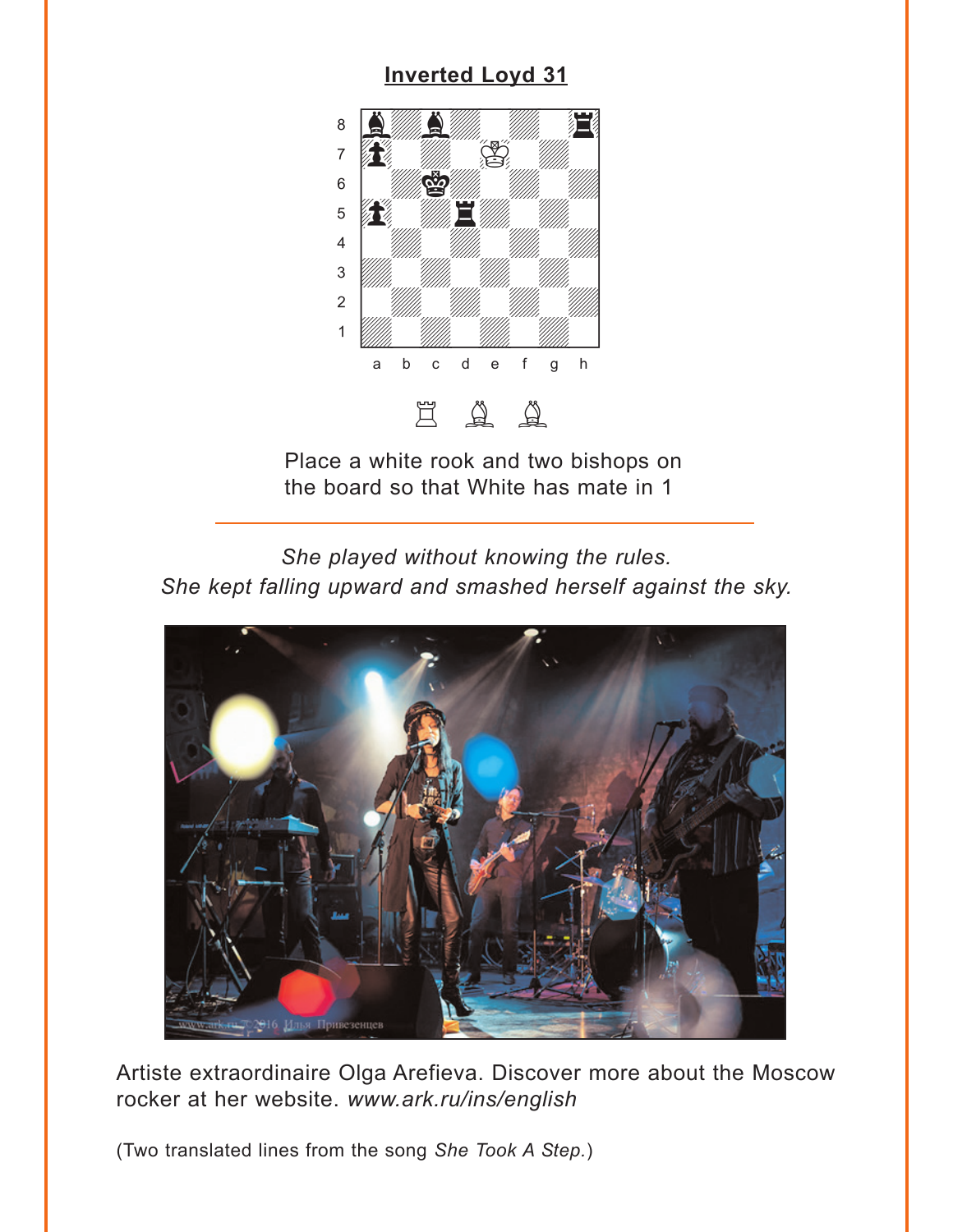# <span id="page-4-0"></span>**SOLUTIONS**

All problems by J. Coakley. *Puzzling Side of Chess* (2016).

*PDF hyperlinks*. You can advance to the solution of any puzzle by clicking on the underlined title above the diagram. To return to the puzzle, click on the title above the solution diagram.



#### **[Inverted Loyd 28](#page-0-0)**

Rd5, Ba7, Be4 were added. 1.Rc5#

Can't beat a good double check.

**[Inverted Loyd 29](#page-1-0)**



Rc1, Bc2, Bc7 were added. 1.Bxe4# Did you notice that White was in check?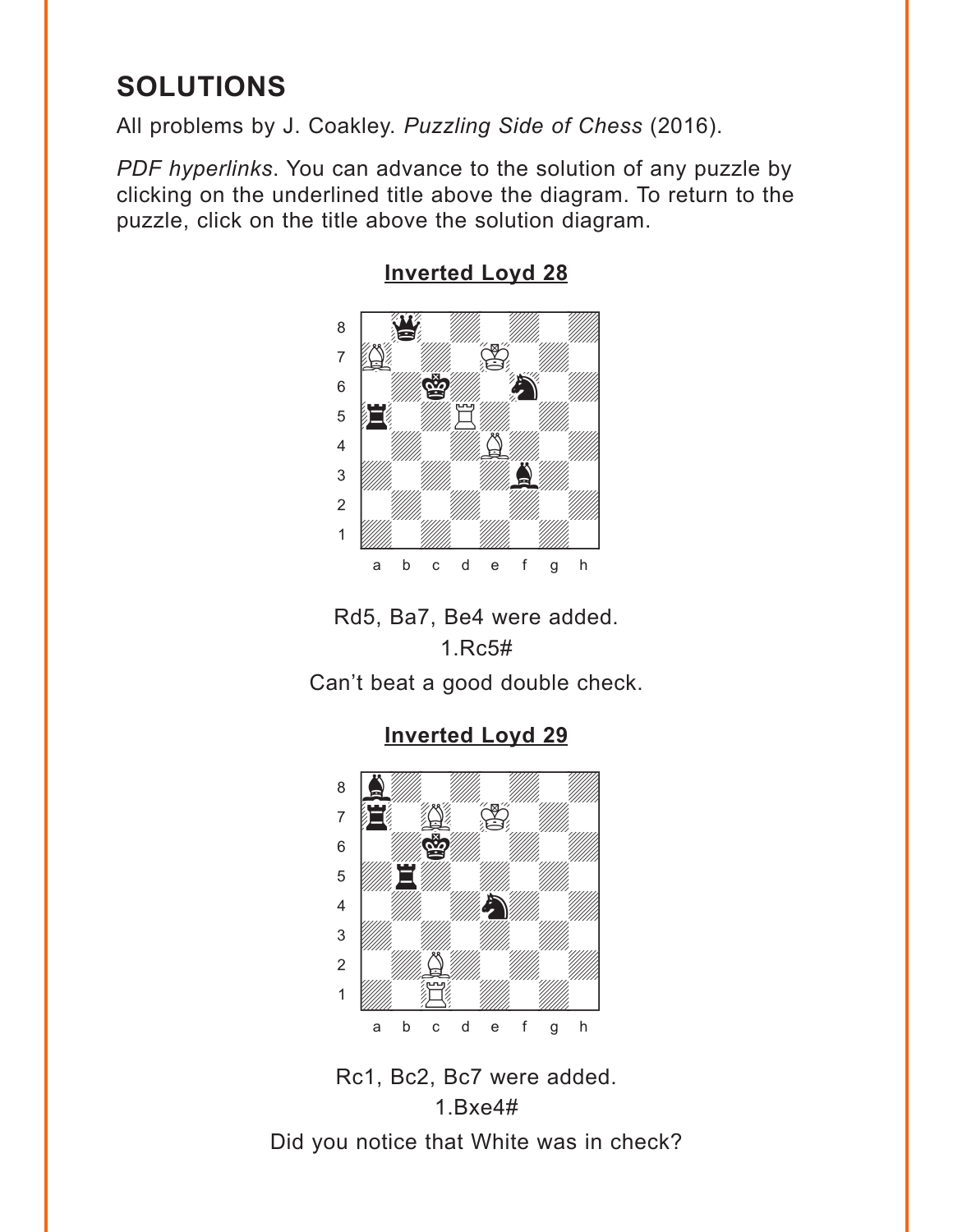# **Inverted Loyd 30**

<span id="page-5-0"></span>

Ra5, Bd8, Be6 were added.  $1.Bd5#$ Another king bites the dust.